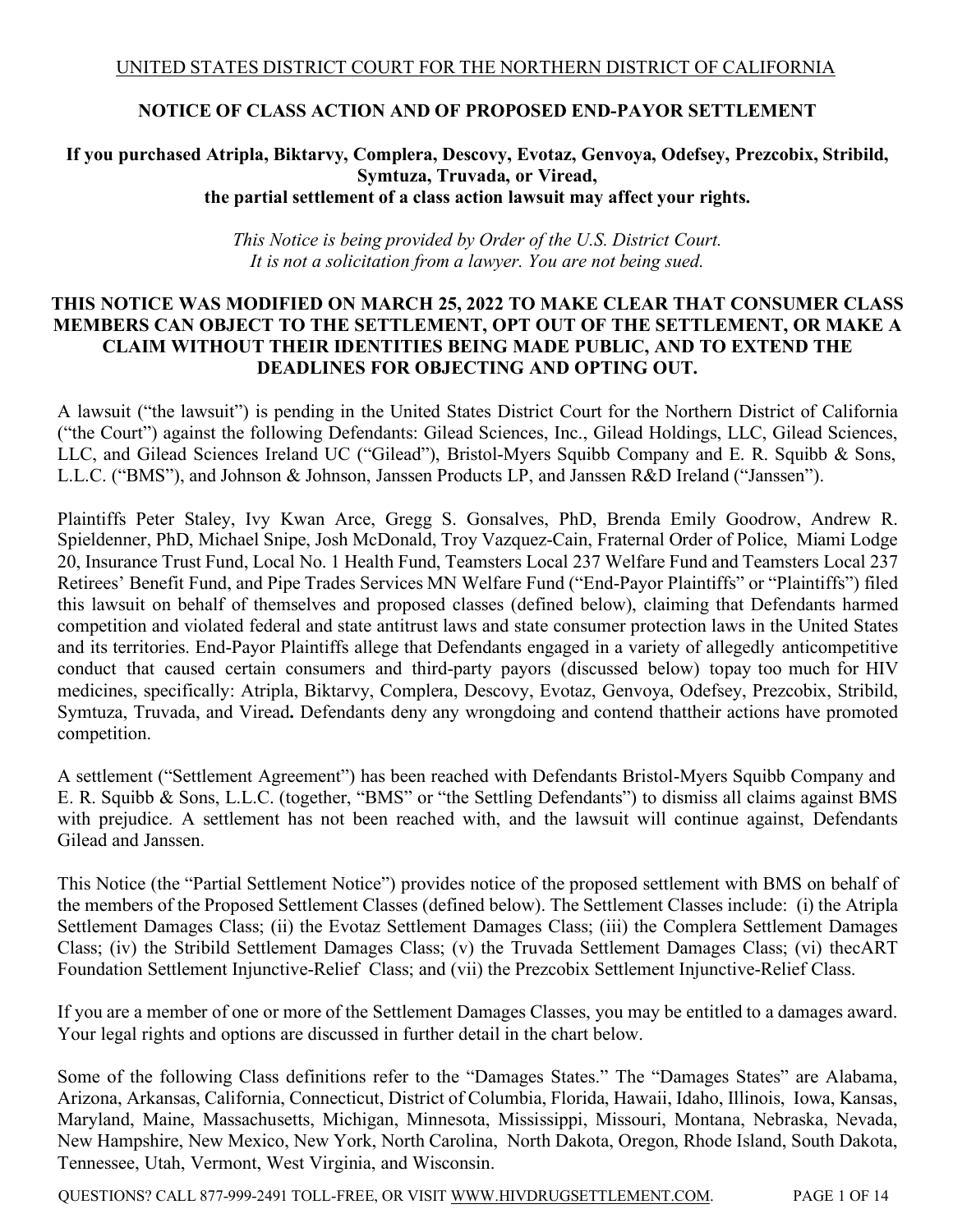Generally, you are included in the **Atripla Settlement Damages Class** if you reside in the United States or its territories and you purchased, paid, and/or provided reimbursement in (which shall include, with respect to Third-Party Payors ["TPPs"], the state in which you have your principal place of business) any of the Damages States for some or all of the purchase price for brand or generic Atripla, sold by Bristol-Myers Squibb Companyor its affiliates, by Gilead Sciences, Inc. or its affiliates, or by Teva Pharmaceutical Industries Ltd. or its affiliates, for consumption by yourself or your family, or, with respect to TPPs, by your members, employees, insureds, participants, citizens, residents, or beneficiaries, other than for resale, during the period May 14, 2015,through and until October 13, 2021. The Atripla Settlement Damages Class includes TPPs and individual consumers.

Generally, you are included in the **Evotaz Settlement Damages Class** if you reside in the United States or its territories and you purchased, paid, and/or provided reimbursement in (which shall include, with respect to TPPs, the state in which you have your principal place of business) any of the Damages States for some or all ofthe purchase price of Evotaz, for consumption by yourself or your family, or, with respect to TPPs, by your members, employees, insureds, participants, citizens, residents, or beneficiaries, other than for resale, during theperiod May 14, 2015, through and until October 13, 2021. The Evotaz Settlement Damages Class includes TPPsand individual consumers.

Generally, you are included in the **Complera Settlement Damages Class** if you reside in the United States or its territories and are a TPP that purchased, paid, and/or provided reimbursement in (which shall include the state in which you have your principal place of business) any of the Damages States for some or all of the purchase price of Complera, for consumption by your members, employees, insureds, participants, citizens, residents, or beneficiaries, other than for resale, during the period May 14, 2015, through and until October 13, 2021. The Complera Settlement Damages Class includes only TPPs; it does not include individual consumers.

Generally, you are included in the **Stribild Settlement Damages Class** if you reside in the United States or its territories and are a TPP that purchased, paid, and/or provided reimbursement in (which shall include the state in which you have your principal place of business) any of the Damages States for some or all of the purchase price of Stribild, for consumption by your members, employees, insureds, participants, citizens, residents, or beneficiaries, other than for resale, during the period May 14, 2015, through and until October 13, 2021. The Stribild Settlement Damages Class includes only TPPs; it does not include individual consumers.

Generally, you are included in the **Truvada Settlement Damages Class** if you reside in the United States or its territories and are a TPP that purchased, paid, and/or provided reimbursement in (which shall include the state in which you have your principal place of business) any of the Damages States for some or all of the purchase price of brand or generic Truvada, sold by Gilead Sciences, Inc. or its affiliates, or by Teva Pharmaceutical Industries Ltd. or its affiliates, for consumption by your members, employees, insureds, participants, citizens, residents, or beneficiaries, other than for resale, during the period May 14, 2015, through and until October 13, 2021. The Truvada Settlement Damages Class includes only TPPs; it does not include individual consumers.

Generally, you are included in the **cART Foundation Settlement Injunctive-Relief Class** if you reside in the United States or its territories and purchased, paid, and/or provided reimbursement for some or all of the purchase price for cART Foundation drugs made by one or more of Bristol-Myers Squibb Company or its affiliates, by Gilead Sciences, Inc. or its affiliates, or by Teva Pharmaceutical Industries Ltd. or its affiliates, for consumption by yourself, your family, or, with respect to TPPs, by your members, employees, insureds,participants, citizens, residents, or beneficiaries, other than for resale, during the period May 14, 2015, through and until October 13, 2021. For purposes of this Settlement, the cART Foundation drugs made by the entities identified above are any of one or more of Atripla, Biktarvy, Complera, Descovy, Genvoya, Odefsey, Stribild, Symtuza, Truvada, and Viread. The cART Foundation Settlement Injunctive-Relief Class includes TPPs and individual consumers.

Generally, you are included in the **Prezcobix Settlement Injunctive-Relief Class** if you reside in the United States or its territories and purchased, paid, and/or provided reimbursement for some or all of the purchase price

QUESTIONS? CALL 877-999-2491 TOLL-FREE, OR VISIT WWW.HIVDRUGSETTLEMENT.COM. PAGE 2 OF 14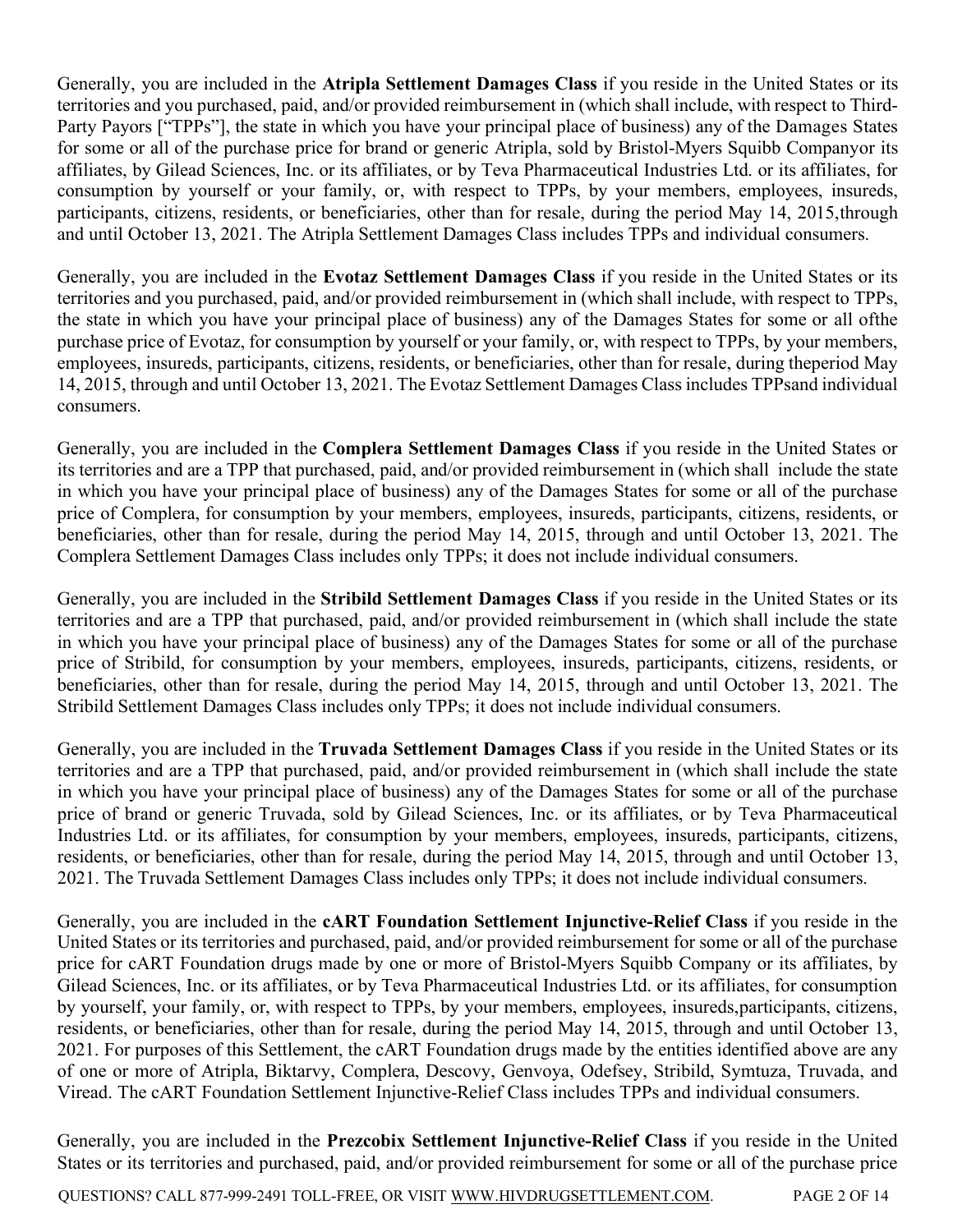of Prezcobix, for consumption by yourself, your family, or, with respect to TPPs, by your members, employees, insureds, participants, citizens, residents, or beneficiaries, other than for resale, during the period May 14, 2015, through and until October 13, 2021. The Prezcobix Settlement Injunctive-Relief Class includes TPPs and individual consumers.

Note that the cART Foundation Settlement Injunctive-Relief Class and the Prezcobix Settlement Injunctive-Relief Class seek injunctive relief only; they do not seek money damages. Both of those classes include TPPs and individual consumers.

The Atripla Settlement Damages Class and the Evotaz Settlement Damages Class seek money damages as well as injunctive relief, and both of those classes include TPPs and individual consumers. The Complera Settlement Damages Class, the Stribild Settlement Damages Class, and the Truvada Settlement Damages Class seek money damages as well as injunctive relief, and those Settlement Classes include only TPPs and do not include individual consumers.

Additional information on who is included can be found in the answer to Question 6 of this Notice.

The full text of the Settlement Agreement is available for inspection at www.HIVdrugsettlement.com. This Notice is intended to provide a convenient summary of the Settlement Agreement. In the event of any inconsistency between this Notice and the terms of the Settlement Agreement, the terms of the Settlement Agreement will control.

*This lawsuit does not claim that any of Atripla, Biktarvy, Complera, Descovy, Evotaz, Genvoya, Odefsey, Prezcobix, Stribild, Symtuza, Truvada, or Viread are unsafe or ineffective.*

| YOUR LEGAL RIGHTS AND OPTIONS IN THE SETTLEMENT                       |                                                                                                                                                                                                                                                                                                                                                                                                                                                                                                                                                                                                                                                                                                                  |  |  |  |
|-----------------------------------------------------------------------|------------------------------------------------------------------------------------------------------------------------------------------------------------------------------------------------------------------------------------------------------------------------------------------------------------------------------------------------------------------------------------------------------------------------------------------------------------------------------------------------------------------------------------------------------------------------------------------------------------------------------------------------------------------------------------------------------------------|--|--|--|
| If you are a member of one of more of the Settlement Damages Classes: |                                                                                                                                                                                                                                                                                                                                                                                                                                                                                                                                                                                                                                                                                                                  |  |  |  |
| <b>FILE A CLAIM</b>                                                   | If you are a consumer member of the Atripla Settlement Damages Class or<br>the Evotaz Settlement Damages Class you may file a claim by obtaining a<br>Claim Form from the website www.HIVdrugsettlement.com or requesting<br>one from the Settlement Administrator and submitting it via the website or<br>the mailing address listed below at Question 7. Your identity will not be<br>made public during any part of the claims process. If you choose not to file<br>a claim, and do not exclude yourself, you will still be bound by the<br>settlementbut will not receive any damages award. If you are a TPP<br>member of a Settlement Damages Class, you will be notified when to<br>submit a Claim Form. |  |  |  |
| <b>OBJECT TO THE</b><br><b>SETTLEMENT</b>                             | You may write to the Court and explain what you do not like about the<br>Settlement. The objection deadline is April 6, 2022. Additionally, you may<br>ask to go to the Final Approval Hearing and speak in Court about the fairness<br>of the Settlement. Your notice of intention to appear at the Final Approval<br>Hearing must be postmarked no later than April 6, 2022. If you object to the<br>settlement, you are still a part of the damages class and you mustfile a claim<br>in order to receive a damages award. Without your express consent, your<br>identity will not be made public during any part of the objection process.                                                                   |  |  |  |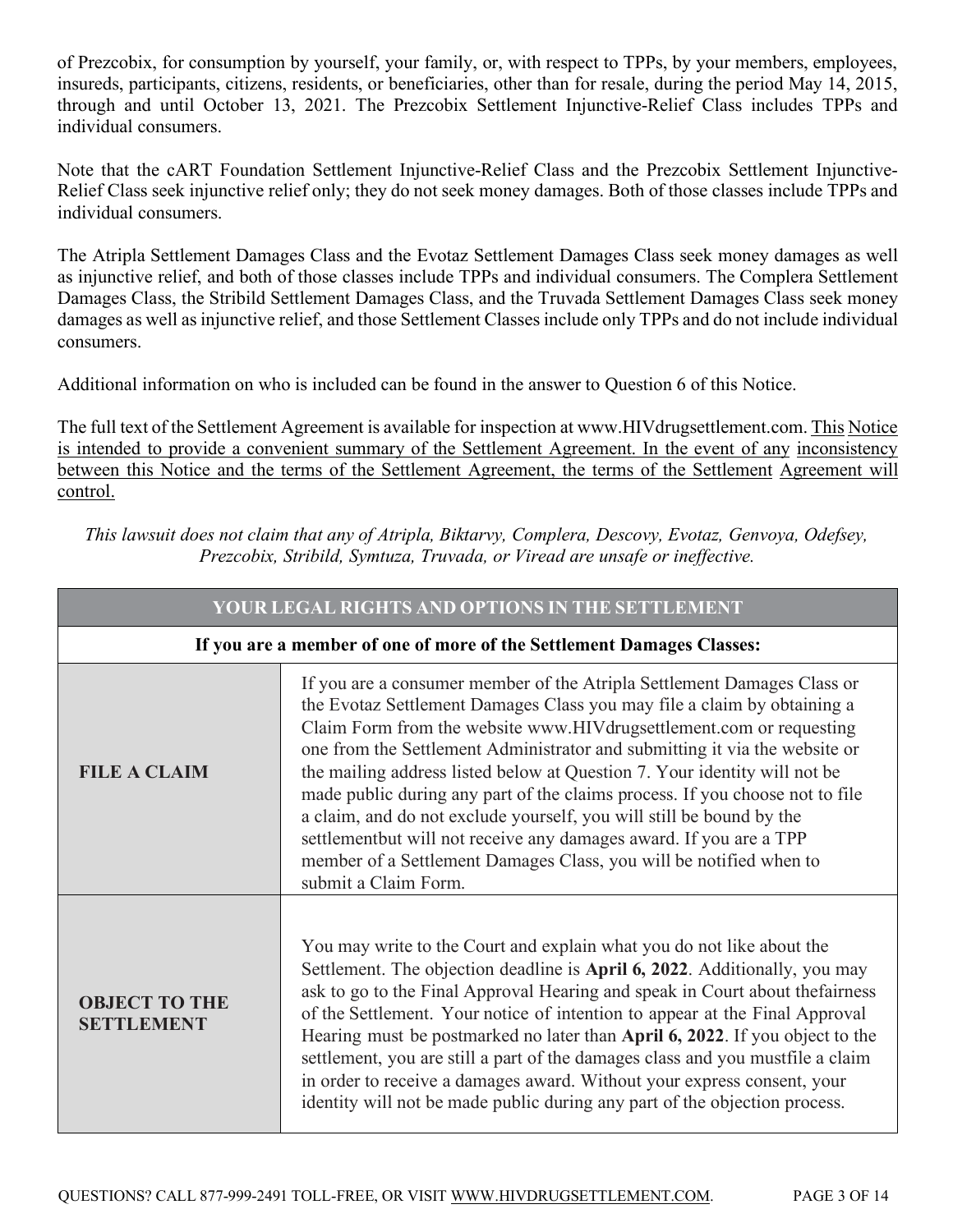| <b>EXCLUDE YOURSELF</b><br><b>FROM THE</b><br><b>SETTLEMENT</b><br><b>CLASSES</b> | You may write to the Settlement Administrator, A.B. Data, and exclude<br>yourself from the Settlement Damages Classes, which allows you to file a<br>lawsuit against BMS that asserts damages claims related to the allegations or<br>claims in this case. The exclusion deadline is April 6, 2022. Your identity<br>will not be made public during any part of the exclusion process.                                                                                                             |  |
|-----------------------------------------------------------------------------------|----------------------------------------------------------------------------------------------------------------------------------------------------------------------------------------------------------------------------------------------------------------------------------------------------------------------------------------------------------------------------------------------------------------------------------------------------------------------------------------------------|--|
| If you are a member of one of more of the Settlement Injunctive-Relief Classes:   |                                                                                                                                                                                                                                                                                                                                                                                                                                                                                                    |  |
| <b>DO NOTHING</b>                                                                 | You will be able to participate as a Settlement Class Member in the<br>settlement and you will give up rights to be part of any other lawsuit that<br>asserts certain claims related to the allegations or claims against BMS in this<br>case.                                                                                                                                                                                                                                                     |  |
| <b>OBJECT TO THE</b><br><b>SETTLEMENT</b>                                         | You may write to the Court and explain what you do not like about the<br>Settlement. The objection deadline is April 6, 2022. Additionally, you may<br>ask to go to the Final Approval Hearing and speak in Court about the<br>fairness of the Settlement. Your notice of intention to appear at the Final<br>Approval Hearing must be postmarked no later than April 6, 2022. Without<br>your express consent, your identity will not be made public during any part<br>of the objection process. |  |

# **THESE RIGHTS AND OPTIONS AND THE DEADLINES TO EXERCISE THEM ARE EXPLAINED IN THIS NOTICE.**

# **TABLE OF CONTENTS**

| 16. Can I exclude myself from the cART Foundation Settlement Injunctive-Relief Class and/or the |  |
|-------------------------------------------------------------------------------------------------|--|

QUESTIONS? CALL 877-999-2491 TOLL-FREE, OR VISIT WWW.HIVDRUGSETTLEMENT.COM. PAGE 4 OF 14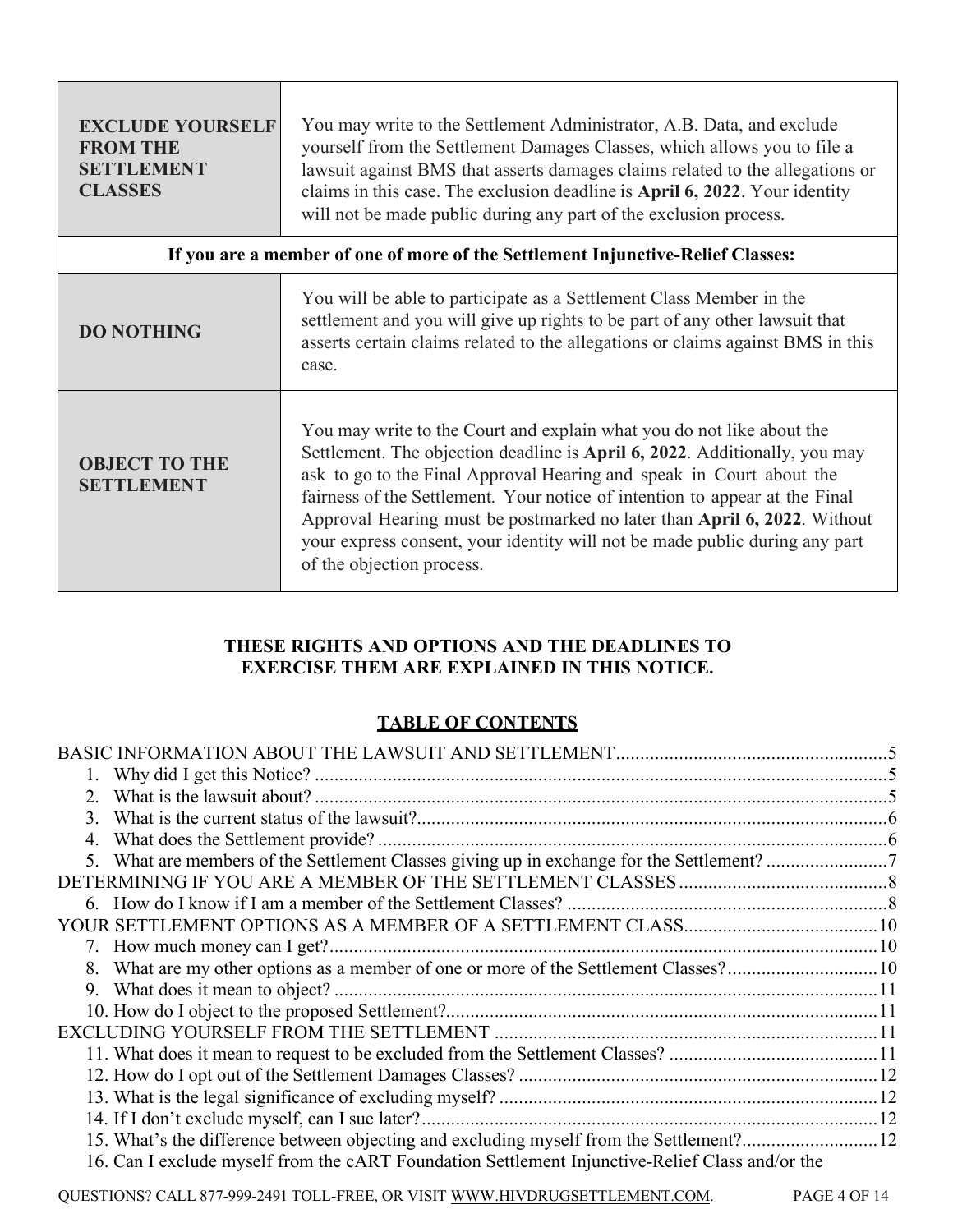| 18. As a member of the Settlement Class or Classes, do I have a lawyer representing my interests in this |  |
|----------------------------------------------------------------------------------------------------------|--|
|                                                                                                          |  |
| 19. How will the lawyers be compensated? Will the named Plaintiffs receive an incentive award?13         |  |
|                                                                                                          |  |
|                                                                                                          |  |
| 21. When and where will the Court determine whether to approve the Settlement?13                         |  |
|                                                                                                          |  |
|                                                                                                          |  |
|                                                                                                          |  |
|                                                                                                          |  |
|                                                                                                          |  |

### **BASIC INFORMATION ABOUT THE LAWSUIT AND SETTLEMENT**

### 1. **Why did I get this Notice?**

You received this Notice because you requested it, or records indicate that you may be a member of one or more of the Settlement Classes identified above. A Settlement has been reached with BMS. BMS denies any wrongdoing. A settlement has not been reached with, and the lawsuit will continue against, Defendants Gilead and Janssen. You are not being sued. This Notice describes the lawsuit, the partial settlement of this case, and the rights and options you have now.

#### 2. **What is the lawsuit about?**

The lawsuit is about the prices of Atripla, Biktarvy, Complera, Descovy, Evotaz, Genvoya, Odefsey, Prezcobix, Stribild, Symtuza, Truvada, and Viread**.** The End-Payor Plaintiffs (those who brought the suit) allege that the manufacturers of these drugs—Defendants Gilead, BMS, and Janssen—impaired or delayed the availability of allegedly less-expensive generic versions of these drugs and, more generally, engaged in anticompetitive conduct to keep the prices of these drugs high. All of the Defendants deny the essential allegations of the Complaint.

"Fixed Dose Combination" drugs ("FDCs") are single pills that combine more than one active pharmaceutical ingredient. End-Payor Plaintiffs allege that Gilead and BMS entered into agreements to combine their proprietary ingredients to make and market two FDCs, Atripla and Evotaz. End-Payor Plaintiffs allege that the agreements between BMS and Gilead contained No-Generics Restraints—clauses providing that neither of them would make the FDC with generic versions of the other's ingredients, even after the patents on those ingredients expired. End-Payor Plaintiffs allege that these No-Generics Restraints are unlawful. BMS and Gilead deny that the agreements between them concerning Atripla and Evotaz contain No-Generics Restraints and deny that the agreements are unlawful.

End-Payor Plaintiffs alleged that BMS entered into an unlawful conspiracy with Gilead and Janssen to monopolize the cART Foundation market—the market that includes drugs that are often used in combination antiretroviral therapy, usually (but not always) comprising two nucleotide/nucleoside analogue reverse transcriptase inhibitors ("NRTIs") and at least one "third agent," *i.e.*, an antiretroviral drug of another class. End-Payor Plaintiffs allege that as part of this alleged "overall conspiracy," among other allegedly unlawful conduct: (1) Gilead and Janssen included No-Generics Restraints in their collaboration agreements to make and market the FDCs Complera, Prezcobix, Odefsey, and Symtuza; (2) Gilead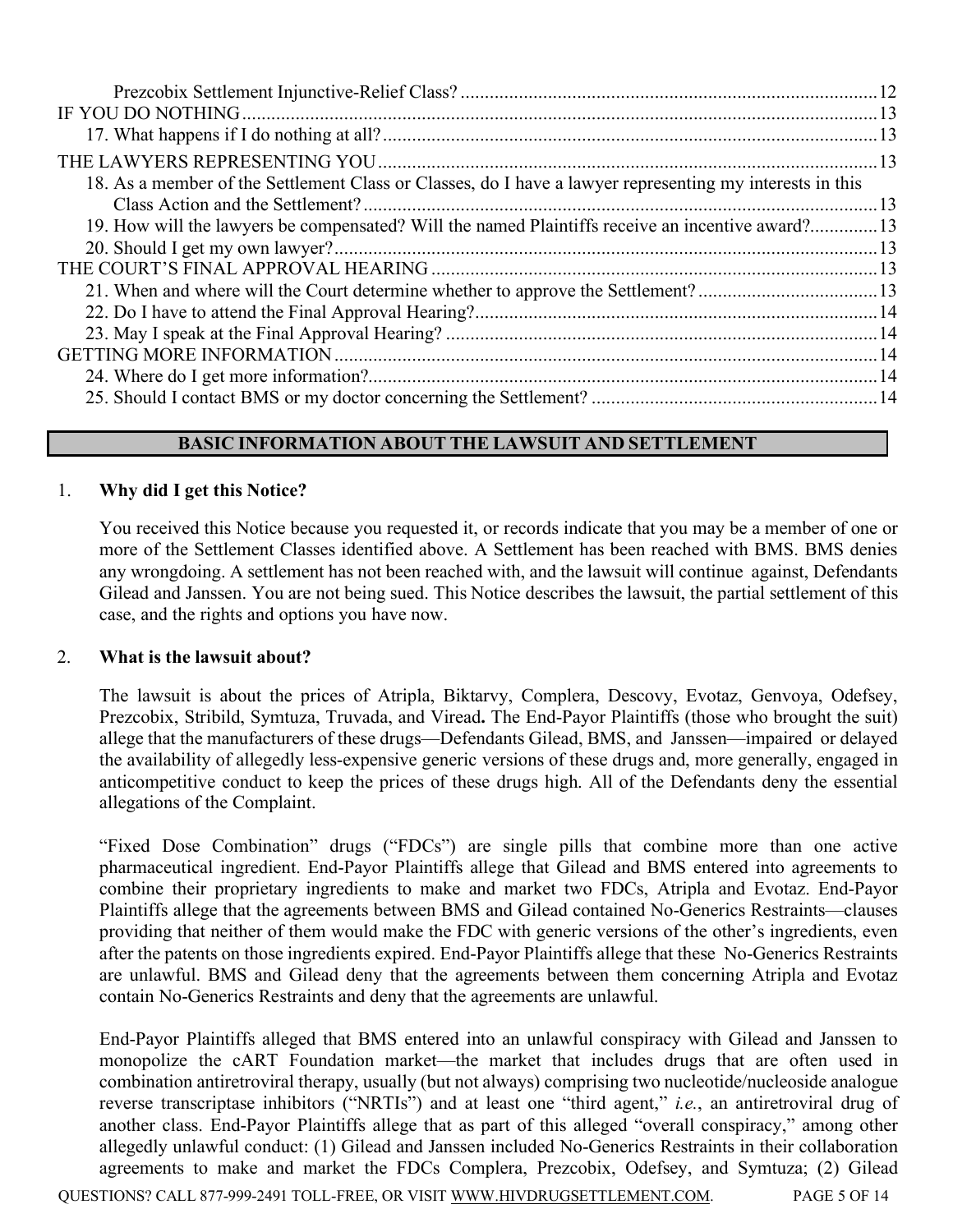unlawfully paid a manufacturer of generic drugs, Teva Pharmaceutical Industries Ltd., to delay entering the market with generic versions of Atripla and Truvada; (3) Gilead manipulated the developmentand marketing of its ingredients tenofovir disoproxil ("TDF") and tenofovir alafenamide ("TAF")— principal NRTIs used in cART regimens—in order to delay generic competition; and (4) Gilead artificially raised the price of Stribild, which contains TDF, in order to encourage patients to switch prescriptions to Genvoya, which contains TAF and has a longer patent term to protect it from generic competition. The Defendants contend that they did not engage in this conduct and/or that the conduct was lawful. The district court overseeing this litigation has concluded that, regardless of whether or not this conduct by Janssen and Gilead was unlawful, BMS is not liable for it. Absent this Settlement, the End- Payor Plaintiffs would eventually have had an opportunity to appeal that ruling.

End-Payor Plaintiffs claim, among other things, that class members incurred financial damages as a result of the challenged conduct by paying too much for Atripla, Evotaz, Truvada, Complera, Stribild, and their generic equivalents. A redacted public copy of End-Payor Plaintiffs' First Amended Consolidated Class Action Complaint, dated May 28, 2020 (ECF No. 347), is available for download at www.HIVdrugsettlement.com.

Defendants deny all these allegations, including that End-Payor Plaintiffs or Settlement Class Members are entitled to damages or other relief. No court or other authority has found that the Defendants engaged in any wrongdoing.

### 3. **What is the current status of the lawsuit?**

End-Payor Plaintiffs have agreed to a Settlement with the BMS Defendants. A settlement has not been reached with, and the lawsuit will continue against, Defendants Gilead and Janssen. The lawsuit is currently pending in the United States District Court for the Northern District of California before United States District Judge Edward M. Chen. The case name is *Staley, et al. v. Gilead Sciences, Inc., et al.,* and the civil action number is No. 3:19-cv-02573-EMC. The Court has set a Final Fairness Hearing for the proposed Settlement on April 28, 2022.

### 4. **What does the Settlement provide?**

To settle this lawsuit as it pertains to BMS, BMS has agreed to waive a provision in its agreement with Gilead concerning Evotaz. The effect of this waiver is that Gilead may, but will not be required to, market or license a third party to market a fixed dose combination comprising Gilead's drug Cobicistat and a generic version of the drug atazanavir (whose brand name is Reyataz). In addition, BMS has agreed to deposit a total amount of \$10,000,000 into a Settlement Fund and to pay one half of the costs of providing notice of this Settlement up to a maximum of \$200,000.

If the Court approves the Settlement and it becomes final, Plaintiffs' Settlement Class Counsel will seek approval from the Court to use \$2.5 million of the Settlement Fund to defray reasonable costs of the litigation, including for example expert-witness fees and the cost of notice of this Settlement to the Settlement Class and taxes.

QUESTIONS? CALL 877-999-2491 TOLL-FREE, OR VISIT WWW.HIVDRUGSETTLEMENT.COM. PAGE 6 OF 14 The remainder in the Settlement Fund, after the payment of the above expenses and net of certain administrative expenses, shall be distributed to the Settlement Classes as follows: \$2.5 million will be distributed to individual consumers in the Atripla Damages Class and the Evotaz Damages Class; \$5 million will not be distributed at this time but will be retained for ultimate distribution to the Third-Party Payor members of the Atripla Settlement Damages Class, Evotaz Settlement Damages Class, Complera Settlement Damages Class, Stribild Settlement Damages Class, and Truvada Settlement Damages Class. Details of the proposed distribution may be found in the Plan of Allocation, which has been filed with the Court. The lawyers representing the Settlement Class Plaintiffs do not seek the payment of any attorneys' fees from the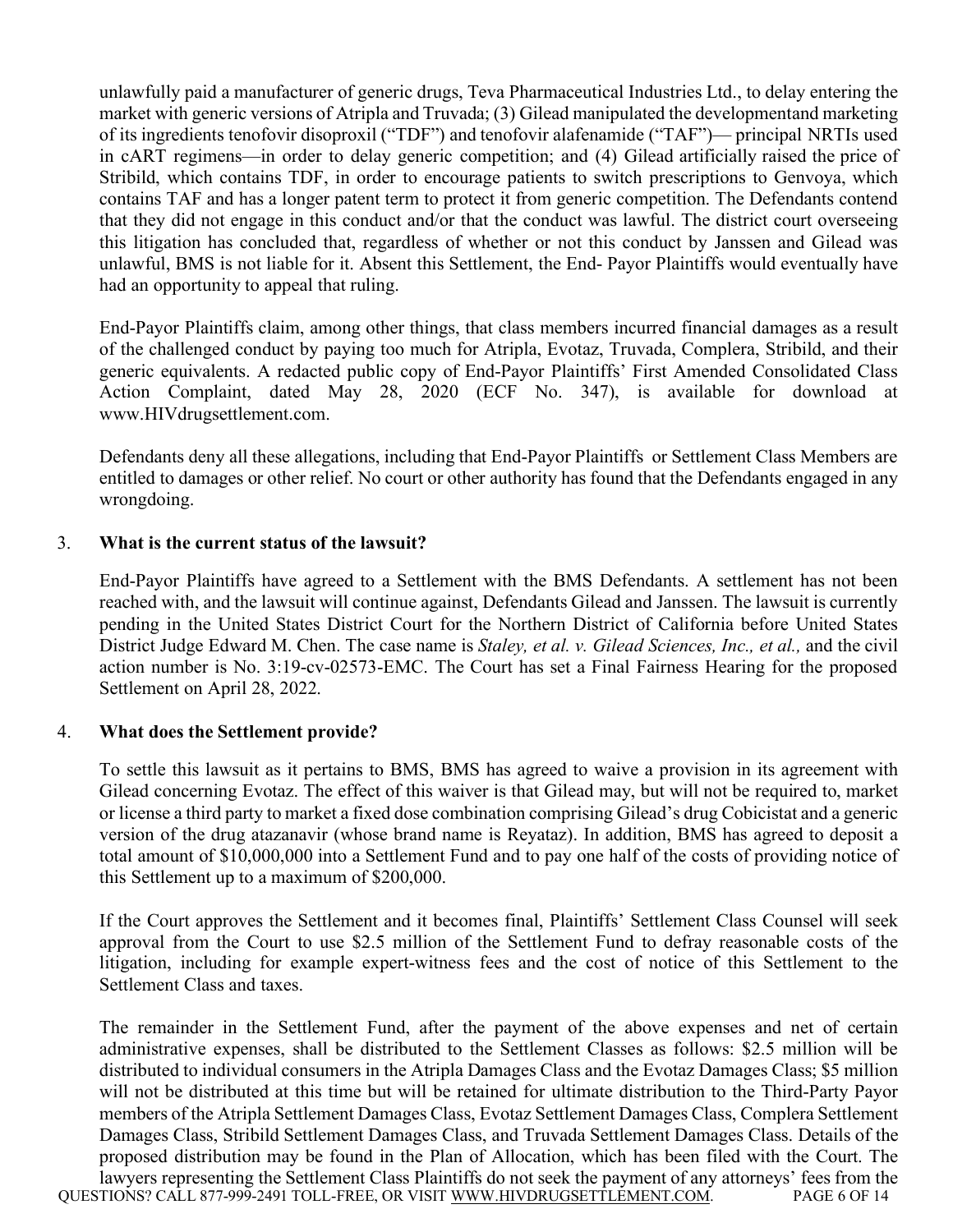### Settlement Fund.

Under certain circumstances the Settlement Fund may be reduced or the Settlement terminated if a certain proportion of the members of the Settlement Class exclude themselves from the Settlement Damages Classes.

BMS has agreed to this settlement amount as a compromise of disputed claims and in order to avoid the risks and costs of further litigation, and expressly denies that it did anything wrong or that it is liable to the Plaintiffs or the Settlement Classes.

### 5. **What are members of the Settlement Classes giving up in exchange for the Settlement?**

In exchange for the Settlement, members of the Settlement Classes will agree to a "Release of Claims" against the Settling Defendants. The Settlement contains three different releases that apply to members of different Settlement Classes. Some persons or entities will be subject to multiple releases. Consumer and Third-Party Payor Members of the cART Foundation Settlement Injunctive-Relief Class and the Prezcobix Settlement Injunctive-Relief Class will release all claims for equitable relief regarding branded or generic Atripla, Biktarvy, Complera, Descovy, Genvoya, Odefsey, Prezcobix, Stribild, Symtuza, Truvada, and Viread that (a) were asserted against BMS or its affiliates in the Action; or (b) arise out ofthe facts, occurrences, transactions, or other matters alleged or asserted in this Action, whether known or unknown. Consumer members of the Atripla Settlement Damages Class and Evotaz Settlement Damages Class will release all claims for damages regarding Atripla and Evotaz that were (a) asserted against BMS or its affiliates in the Action; or (b) that arise out of the facts, occurrences, transactions, or other matters alleged or asserted in this Action, whether known or unknown. Third-Party Payor Members of the AtriplaSettlement Damages Class, Evotaz Settlement Damages Class, Complera Settlement Damages Class, Stribild Settlement Damages Class, and Truvada Settlement Damages Class will release all claims for damages and all claims for equitable relief regarding branded or generic Atripla, Evotaz, Complera, Stribild, or Truvada that (a) were asserted against BMS or its affiliates in the Action; or (b) arise out of thefacts, occurrences, transactions, or other matters alleged or asserted in this Action, whether known or unknown.

None of the Releases of Claims apply to claims seeking relief on the basis of any tort claim for personal injury. None of the Releases of Claims have any effect on any Releasor's claim arising in the ordinary course of business between Releasors and the Releasees arising under Article 2 of the Uniform Commercial Code (pertaining to sales) or the laws of breach of contract or express warranty, the laws of negligence, product liability, implied warranty, or personal or bodily injury. No party other than the Releasees is intended to be, or is, included within the scope of the releases. For the avoidance of doubt: (a)neither Gilead Sciences, Inc., Gilead Holdings, LLC, Gilead Sciences Ireland UC, Gilead Sciences, LLC (formerly known as Bristol-Myers Squibb & Gilead Sciences, LLC), nor any of its or their past or future parent(s) or successor(s) in interest is intended to be, or is, included within the scope of this release; and

(b) neither Johnson & Johnson, Janssen Products LP, Janssen R&D Ireland (formerly known as Tibotec Pharmaceuticals), nor any of their or its past or future parent(s) or successor(s) in interest is intended to be, or is, included within the scope of the releases. This Settlement is as to BMS only and is not intended to, and does not, release any claims other than those specified. In addition, each Releasor expressly waives and releases, upon the Effective Date, any and all provisions, rights, and/or benefits conferred by Section 1542 of the California Civil Code, which reads:

Section 1542. Release. A general release does not extend to claims that the creditor or releasing party does not know or suspect to exist in his or her favor at the time of executing the release and that, if known by him or her, would have materially affected his or her settlement with the debtor or released party;

or by any law of any state or territory of the United States, or principle of common law, which is similar,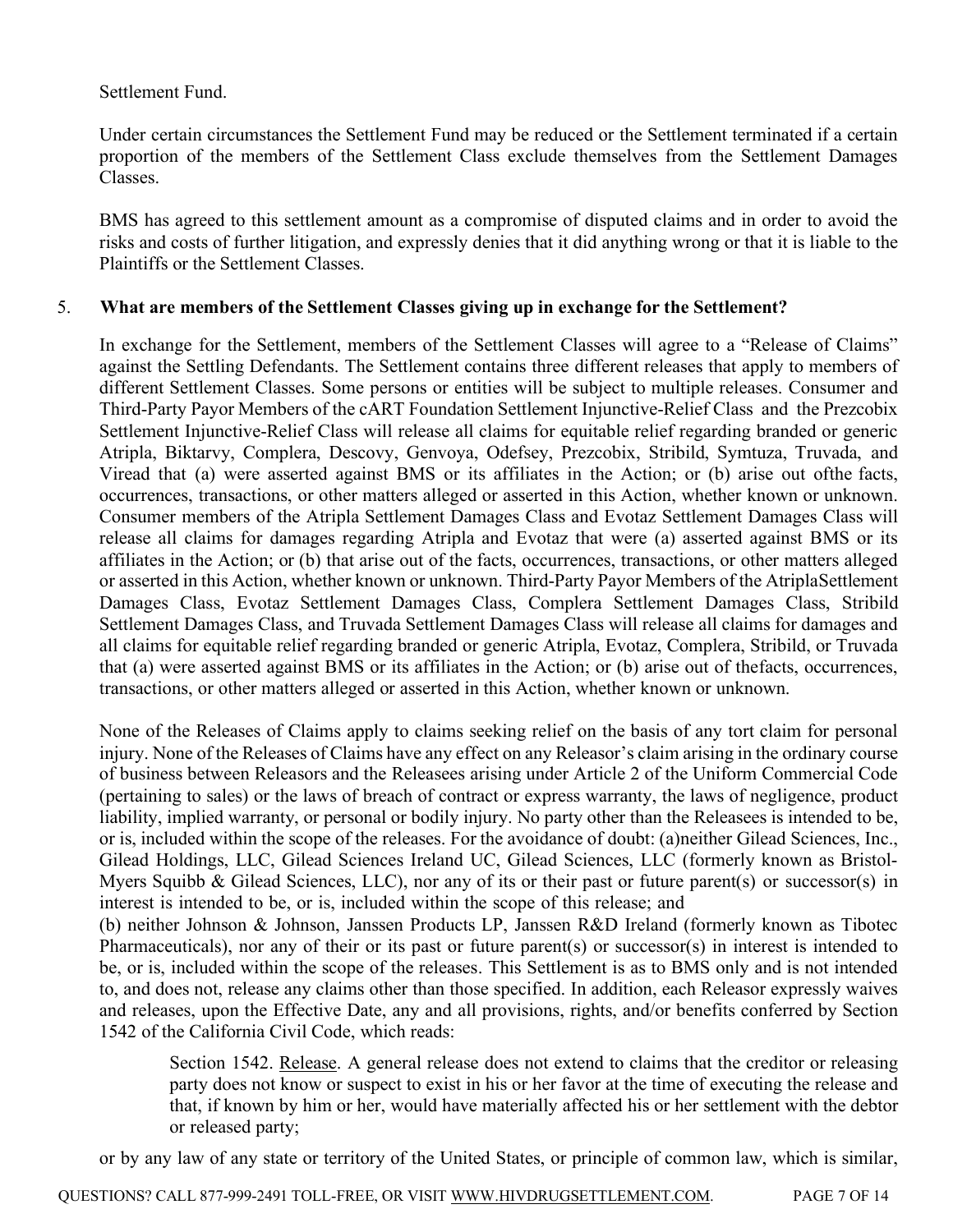comparable, or equivalent to Section 1542 of the California Civil Code, notwithstanding that the release in Paragraph 14 is not a general release and is of claims against Releasees only.

The Settlement Agreement, available at www.HIVdrugsettlement.com, fully describes the BMS Settlement and the Released Claims. If you have any questions, you can talk with the lawyers listed in Question 18 for free, or you can, of course, talk with your own lawyer if you have questions about what this means.

### **DETERMINING IF YOU ARE A MEMBER OF THE SETTLEMENT CLASSES**

### 6. **How do I know if I am a member of the Settlement Classes?**

Generally, you are included in the **Atripla Settlement Damages Class** if you reside in the United States or its territories and you purchased, paid, and/or provided reimbursement in (which shall include, with respect to TPPs, the state in which you have your principal place of business) any of the Damages States for some or all of the purchase price for brand or generic Atripla, sold by Bristol-Myers Squibb Company or its affiliates, by Gilead Sciences, Inc. or its affiliates, or by Teva Pharmaceutical Industries Ltd. or its affiliates, for consumption by yourself or your family, or, with respect to TPPs, by your members,employees, insureds, participants, citizens, residents, or beneficiaries, other than for resale, during the period May 14, 2015, through and until October 13, 2021. The Atripla Settlement Damages Class includesThird-Party Payors ("TPPs") and individual consumers.

Generally, you are included in the **Evotaz Settlement Damages Class** if you reside in the United States or its territories and you purchased, paid, and/or provided reimbursement in (which shall include, withrespect to TPPs, the state in which you have your principal place of business) any of the Damages States for some or all of the purchase price of Evotaz, for consumption by yourself or your family, or, with respect to TPPs, by your members, employees, insureds, participants, citizens, residents, or beneficiaries, other than for resale, during the period May 14, 2015, through and until October 13, 2021. The Evotaz Settlement Damages Class includes TPPs and individual consumers.

Generally, you are included in the **Complera Settlement Damages Class** if you reside in the United States or its territories and are a TPP that purchased, paid, and/or provided reimbursement in (which shall include the state in which you have your principal place of business) any of the Damages States for some or all of the purchase price of Complera, for consumption by your members, employees, insureds,participants, citizens, residents, or beneficiaries, other than for resale, during the period May 14, 2015, through and until October 13, 2021. The Complera Settlement Damages Class includes only TPPs; it does not include individual consumers.

Generally, you are included in the **Stribild Settlement Damages Class** if you reside in the United States or its territories and are a TPP that purchased, paid, and/or provided reimbursement in (which shall include the state in which you have your principal place of business) any of the Damages States for some or all of the purchase price of Stribild, for consumption by your members, employees, insureds, participants, citizens, residents, or beneficiaries, other than for resale, during the period May 14, 2015, through and until October 13, 2021. The Stribild Settlement Damages Class includes only TPPs; it doesnot include individual consumers.

Generally, you are included in the **Truvada Settlement Damages Class** if you reside in the United States or its territories and are a TPP that purchased, paid, and/or provided reimbursement in (which shall include the state in which you have your principal place of business) any of the Damages States for some or all of the purchase price of brand or generic Truvada, sold by Gilead Sciences, Inc. or its affiliates, orby Teva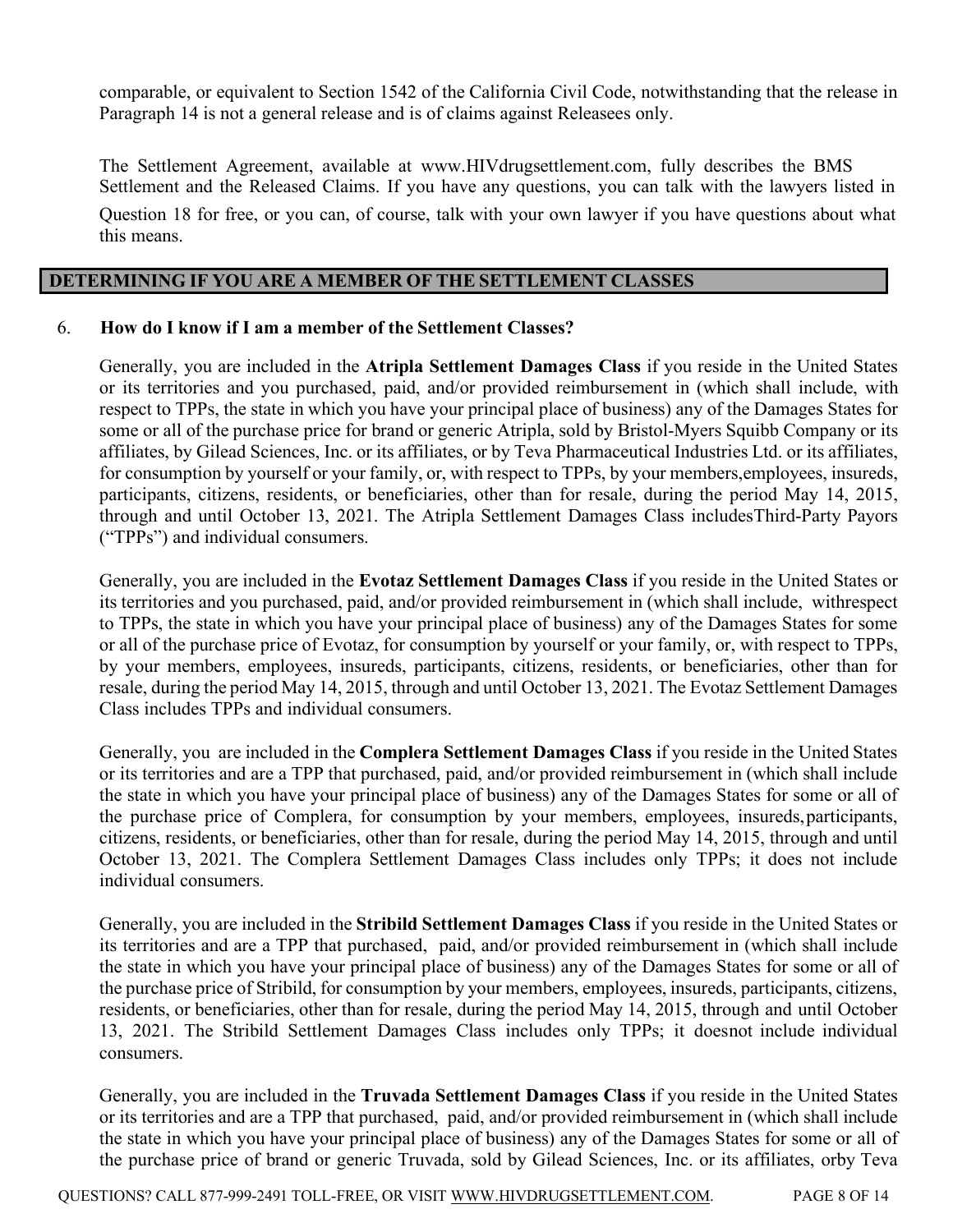Pharmaceutical Industries Ltd. or its affiliates, for consumption by your members, employees, insureds, participants, citizens, residents, or beneficiaries, other than for resale, during the period May 14, 2015, through and until October 13, 2021. The Truvada Settlement Damages Class includes only TPPs; it does not include individual consumers.

Generally, you are included in the **cART Foundation Settlement Injunctive-Relief Class** if you reside in the United States or its territories and purchased, paid, and/or provided reimbursement for some or all of

the purchase price for cART Foundation drugs made by one or more of Bristol-Myers Squibb Company or its affiliates, by Gilead Sciences, Inc. or its affiliates, or by Teva Pharmaceutical Industries Ltd. or its affiliates, for consumption by yourself, your family, or, with respect to TPPs, by your members, employees, insureds, participants, citizens, residents, or beneficiaries, other than for resale, during the period May 14, 2015, through and until October 13, 2021. For purposes of this Settlement, the cART Foundation drugs made by the entities identified above are any of one or more of Atripla, Biktarvy, Complera, Descovy, Genvoya, Odefsey, Stribild, Symtuza, Truvada, and Viread. The cART Foundation Settlement Injunctive-Relief Class includes TPPs and individual consumers.

Generally, you are included in the **Prezcobix Settlement Injunctive-Relief Class** if you reside in the United States or its territories and purchased, paid, and/or provided reimbursement for some or all of the purchase price of Prezcobix, for consumption by yourself, your family, or, with respect to TPPs, by your members, employees, insureds, participants, citizens, residents, or beneficiaries, other than forresale, during the period May 14, 2015, through and until October 13, 2021. The Prezcobix Settlement Injunctive-Relief Class includes TPPs and individual consumers.

The "Damages States" referred to in the class definitions above are Alabama, Arizona, Arkansas, California, Connecticut, District of Columbia, Florida, Hawaii, Idaho, Illinois, Iowa, Kansas, Maryland, Maine, Massachusetts, Michigan, Minnesota, Mississippi, Missouri, Montana, Nebraska, Nevada, New Hampshire, New Mexico, New York, North Carolina, North Dakota, Oregon, Rhode Island, South Dakota, Tennessee, Utah, Vermont, West Virginia, and Wisconsin.

Note that the cART Foundation Settlement Injunctive-Relief Class and the Prezcobix Settlement Injunctive-Relief Class seek injunctive relief only; they do not seek money damages. Both of those classesinclude TPPs and individual consumers.

The Atripla Settlement Damages Class and the Evotaz Settlement Damages Class seek money damages as well as injunctive relief, and both of those classes include TPPs and individual consumers. The Complera Settlement Damages Class, the Stribild Settlement Damages Class, and the Truvada Settlement Damages Class seek money damages as well as injunctive relief, and those Settlement Classes include only TPPs and do not include individual consumers.

You are NOT a member of the **Atripla Settlement Damages Class**, the **Complera Settlement Damages Class**, the **Evotaz Settlement Damages Class**, the **Stribild Settlement Damages Class**, or the **Truvada** Settlement Damages Class if you: (i) are one of the Defendants or their officers, directors, management, employees, subsidiaries, or affiliates; (ii) are a federal governmental entity; (iii) are the state government of, or a state governmental entity of, one of these states—Alabama, Alaska, Arkansas, California, Connecticut, Delaware, Florida, Hawaii, Idaho, Kansas, Kentucky, Maryland, Minnesota, Mississippi, Missouri, Nebraska, New Jersey, New York, North Carolina, Oklahoma, Pennsylvania, Rhode Island, South Carolina, Tennessee, Utah, Virginia, West Virginia, or Wyoming; (iv) are a Pharmacy Benefit Manager; (v) are a fully insured health plan *(i.e.*, a plan that purchased insurance covering 100% of your reimbursement obligation to members such that the health plan itself did not purchase, pay, or reimburse for Atripla, Complera, Evotaz, Stribild, or Truvada); and/or (vi) are a judge in this case or a member of hisor her immediate family.

QUESTIONS? CALL 877-999-2491 TOLL-FREE, OR VISIT WWW.HIVDRUGSETTLEMENT.COM. PAGE 9 OF 14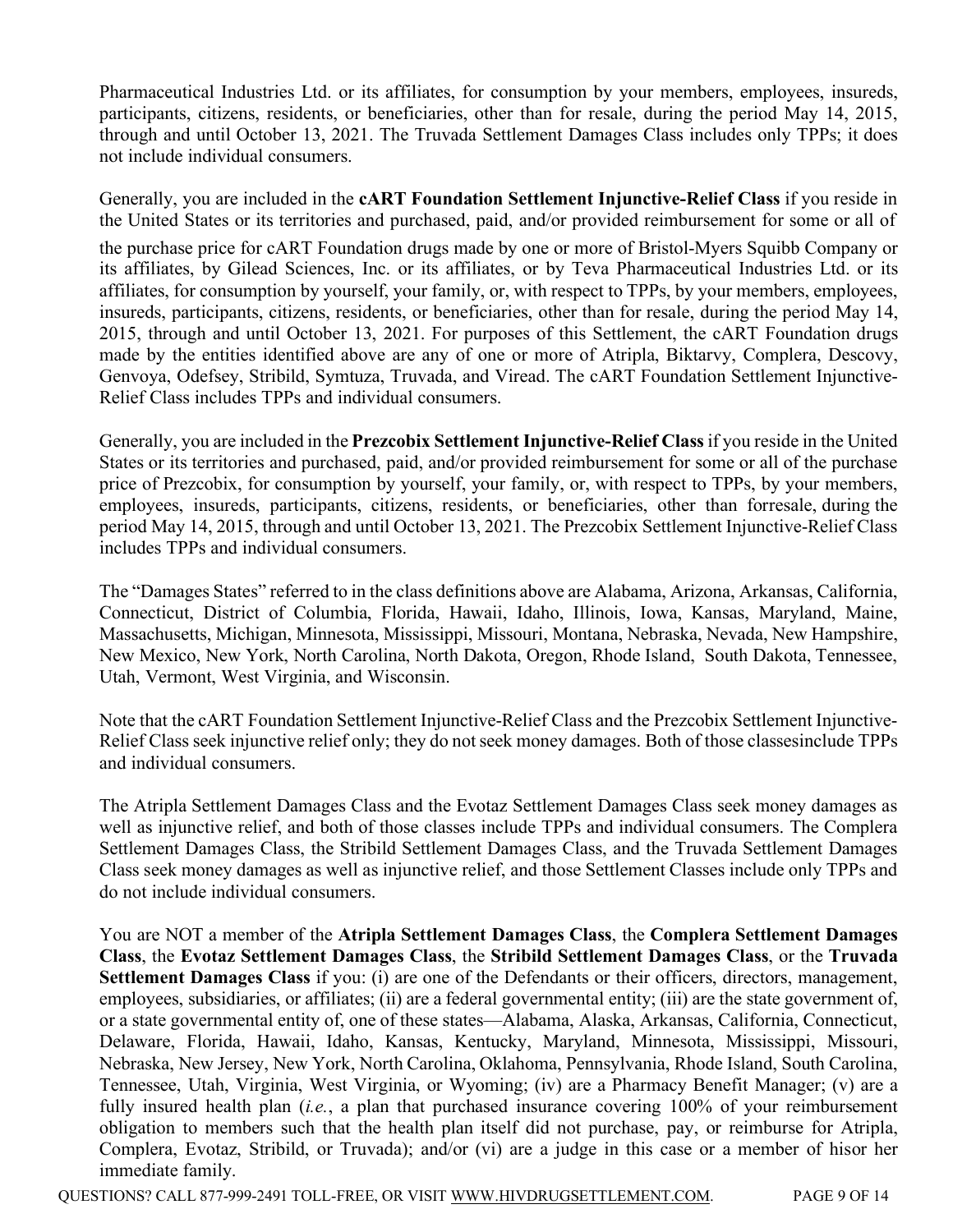You are NOT a member of **the cART Foundation Settlement Injunctive-Relief Class** if you: (i) are one of the Defendants or their officers, directors, management, employees, subsidiaries, or affiliates; (ii) are a federal or state governmental entity; (iii) are a Pharmacy Benefit Manager; (iv) are a fully insured health plan (*i.e.*, a plan that purchased insurance covering 100% of your reimbursement obligation to members such that the health plan itself did not purchase, pay, or reimburse for Atripla, Biktarvy, Complera, Descovy, Genvoya, Odefsey, Stribild, Symtuza, Truvada, or Viread); and/or (v) are a judge in this case or a member of his or her immediate family.

You are NOT a member of the **Prezcobix Settlement Injunctive-Relief Class** if you: (i) are one of the Defendants or their officers, directors, management, employees, subsidiaries, or affiliates; (ii) are a federal or state governmental entity; (iii) are a Pharmacy Benefit Manager; (iv) are a fully insured health plan (*i.e.*, a plan that purchased insurance covering 100% of your reimbursement obligation to members such that the health plan itself did not purchase, pay, or reimburse for Prezcobix); and/or (v) are a judge in this case or a member of his or her immediate family.

Additional information about the Settlement Classes, including the Settlement Class periods and definitions, is available on the case website at www.HIVdrugsettlement.com.

## **YOUR SETTLEMENT OPTIONS AS A MEMBER OF A SETTLEMENT CLASS**

### 7. **How much money can I get?**

If you are a member of a Settlement Injunctive-Relief Class only, you are not eligible to file a claim.

If you are a consumer member of the Atripla or Evotaz Settlement Damages Classes, you must submit a valid Claim Form to the address below or online at www.HIVdrugsettlement.com. You may obtain a Claim Form from the website, or request one from the Settlement Administrator, and file a claim now or within 60 days of final approval of the Settlement. (As noted below, the Final Approval Hearing will be on **April 28, 2022**. You may check the Settlement website, www.HIVdrugsettlement.com, to see whether the Court has approved the Settlement.) At this time, it is unknown how much money, if any, each Settlement Damages Class Member will receive. If the Court approves the Settlement, payments will be approved by the Court in a proceeding later in the case.

### *Staley, et al. v. Gilead Sciences, Inc., et al.* **P.O. Box 173017 Milwaukee, WI 53217**

If you are a TPP member of a Settlement Damages Class, you may not submit a claim now. If the Court approves the Settlement, TPP members of the Settlement Damages Classes will not receive any money immediately. Instead, the TPPs' share of the BMS recovery will be held in escrow and paid out to you later, together with any future recoveries in this litigation. If there are no additional future recoveries, the BMS funds will be paid out to you at the conclusion of the litigation. You will receive further notice when to submit a claim.

#### 8. **What are my other options as a member of one or more of the Settlement Classes?**

If you are a member of one or more of the Settlement Damages Classes, you can object to the Settlement, exclude yourself from the Settlement Classes, or choose to do nothing. If you are a member of one or more of the Settlement Injunctive-Relief Classes, you can object to the Settlement or you can choose to donothing.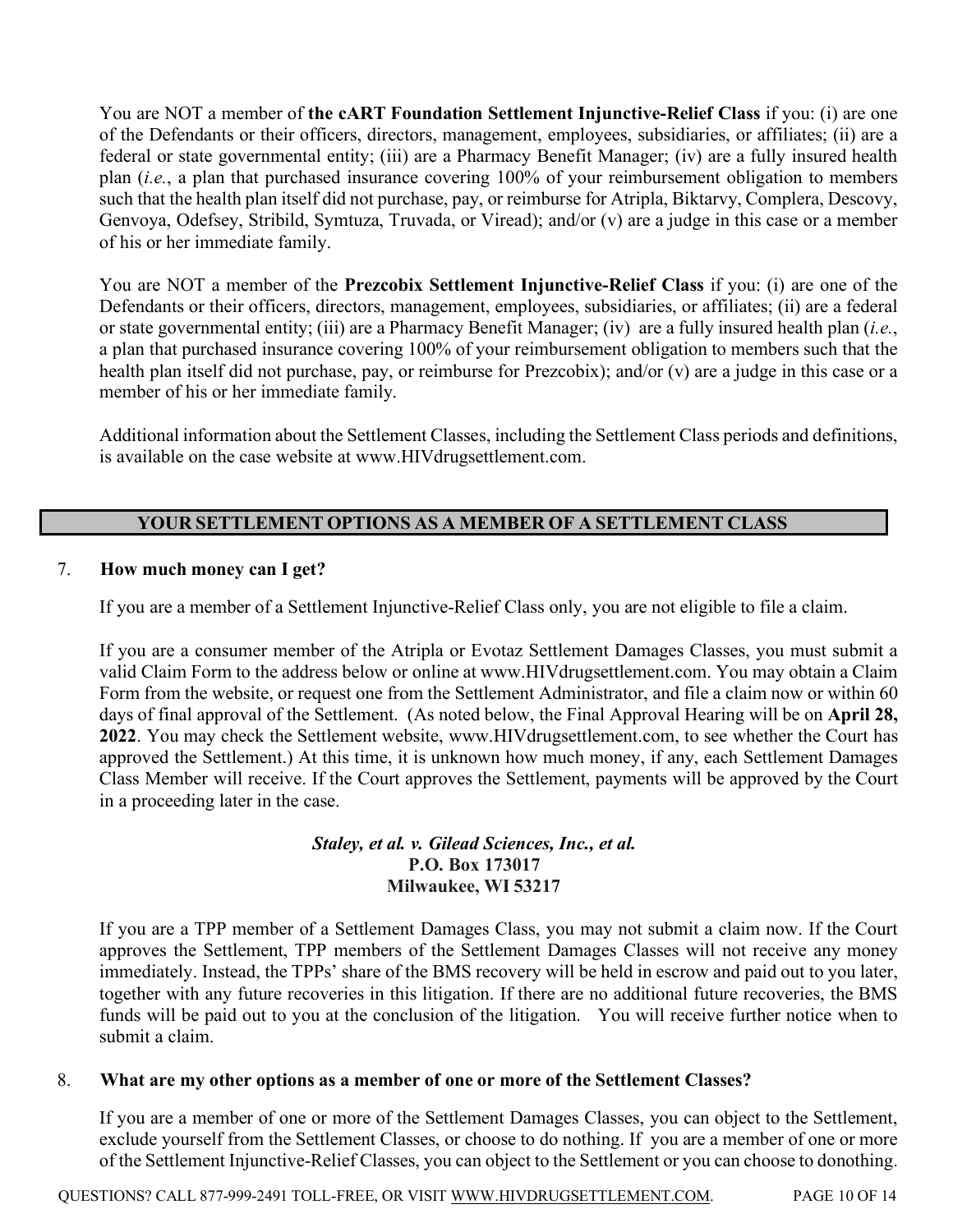#### 9. **What does it mean to object?**

If you are a member of one or more of the Settlement Damages Classes or one or more of the Settlement Injunctive-Relief Classes, you have the right to object to the Settlement. Objecting is telling the Court that you don't like something about the proposed Settlement. You can give reasons why you think the Court should not approve the Settlement. The Court will consider your views before making a decision.

### 10. **How do I object to the proposed Settlement?**

To object, you must prepare and sign a written objection that includes: (i) the case name and number ("*Staley, et al. v. Gilead Sciences, Inc., et al.,* No. 3:19-cv-02573-EMC"); (ii) your full name, current address, and telephone number; (iii) a written statement of your objections and the specific reasons for each; (iv) any supporting papers, evidence, or documents; (v) a statement of whether you intend to appear and present your objections at the Fairness Hearing (*see* Question 21); and (vi) your signature. You must send your objection no later than **April 6, 2022**.

If you do not want your identity to be put on the public record as part of the objection process, send your objection to the Claims Administrator at the address below. The Claims Administrator will redact (black out) your name, address, and telephone number and then file the redacted objection on the public court docket. The Claims Administrator will also send a copy of the original, un-redacted objection to the Judge, the Settlement Class Counsel, and the Defense Counsel for BMS, all of whom will keep your identifying information confidential.

If you do not care to keep your identity off of the public record as part of the objection process, send your objection to the Court at the address below, and the Clerk will place the objection, with the identifying information, on the public docket.

How the Judge and the parties treat the merits of your objection does not depend on whether you keep your identifying information off of the public record. The choice is entirely yours.

| <b>CLAIMS ADMINISTRATOR</b>                     | <b>COURT</b>                                                |  |
|-------------------------------------------------|-------------------------------------------------------------|--|
| Staley, et al. v. Gilead Sciences, Inc., et al. | U.S. District Court for the Northern District of California |  |
| <b>OBJECTIONS</b>                               | Phillip Burton Federal Building                             |  |
| P.O. Box 173001                                 | & United States Courthouse 450                              |  |
| Milwaukee, WI 53217                             | Golden Gate Avenue San                                      |  |
| info@HIVdrugsettlement.com                      | Francisco, CA 94102                                         |  |

### **EXCLUDING YOURSELF FROM THE SETTLEMENT**

#### 11. **What does it mean to request to be excluded from the Settlement Classes?**

QUESTIONS? CALL 877-999-2491 TOLL-FREE, OR VISIT WWW.HIVDRUGSETTLEMENT.COM. PAGE 11 OF 14 You can exclude yourself from the Atripla Settlement Damages Class, Evotaz Settlement Damages Class, Complera Settlement Damages Class, Stribild Settlement Damages Class, and Truvada Settlement Damages Class ("the Settlement Damages Classes"). If you are a member of more than one Settlement Damages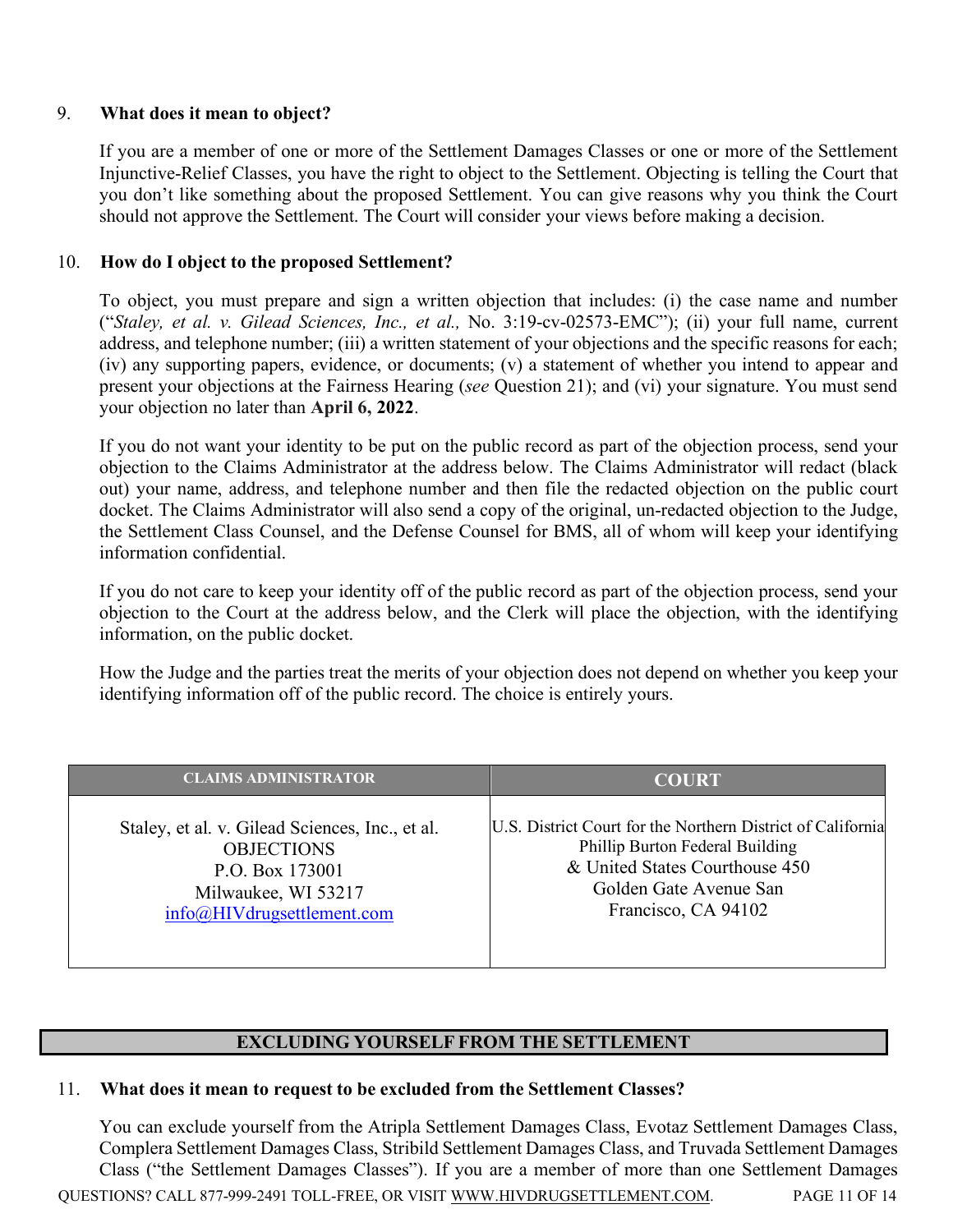Class, you must either remain in all of the Settlement Damages Classes or exclude yourself fromall of the Settlement Damages Classes. You cannot exclude yourself from the cART Foundation Settlement Injunctive-Relief Class or the Prezcobix Settlement Injunctive-Relief Class. If you do not want to be part of the Settlement Damages Classes and you want to keep your right to sue BMS for damages in connection with the conduct alleged in *Staley, et al. v. Gilead Sciences, Inc., et al.*, then you must take steps to remove yourself from the Settlement Damages Classes. This is called excluding yourself, or "opting out" of the Settlement Damages Classes. If you exclude yourself, you will not receive any payment or anything else from the Settlement Damages Classes.

### 12. **How do I opt out of the Settlement Damages Classes?**

To exclude yourself from the Settlement Damages Classes you must send a letter by mail or email saying that you wish to be excluded from the Settlement Damages Classes. Be sure to include your name, address, telephone number, and signature, and to specify that you want to exclude yourself from the Settlement Damages Classes. Your identity will not be made public as part of the opting out process. The Claims Administrator, the Court, the Settlement Class Counsel, and the Defense Counsel for BMS will keep that information confidential. You cannot exclude yourself on the telephone. You must mail or email your request for exclusion, postmarked no later than **April 6, 2022**, to

> *Staley, et al. v. Gilead Sciences, Inc., et al.* EXCLUSIONS P.O. Box 173001 Milwaukee, WI 53217 info@HIVdrugsettlement.com

### 13. **What is the legal significance of excluding myself?**

If you exclude yourself, you will not be legally prevented from suing BMS for damages by the terms of the release that would otherwise bind members of the Settlement Damages Classes.

### 14. **If I don't exclude myself, can I sue later?**

No. Unless you exclude yourself following the instructions above, you will be bound by the terms of the release that applies to members of the Settlement Damages Classes.

### 15. **What's the difference between objecting and excluding myself from the Settlement?**

Objecting is telling the Court that you do not like something about the Settlement. You can object to the settlement of the Settlement Damages Classes only if you stay in the Settlement Damages Classes. In contrast, excluding yourself from the Settlement Damages Classes is telling the Court that you do not want to be part of the Settlement Damages Classes. If you exclude yourself from the Settlement Damages Classes regarding Atripla, Complera, Evotaz, Stribild, or Truvada, you have no basis to object to the Settlement Damages Classes because the action no longer affects you with regard to the Settlement Damages Classes.

### 16. **Can I exclude myself from the cART Foundation Settlement Injunctive-Relief Class and/or the Prezcobix Settlement Injunctive-Relief Class?**

No. If the Court approves the Settlement, you will not be able to exclude yourself from the cART Foundation Settlement Injunctive-Relief Class or the Prezcobix Settlement Injunctive-Relief Class. Those Settlement Classes do not seek any money damages from BMS. Those Settlement Classes seek only injunctive relief, *i.e.*, they seek to alter BMS's future conduct. If the Court approves the Settlement, you will be subject to the terms of the release that applies to members of the cART Foundation Settlement Injunctive-Relief Class and the Prezcobix Settlement Injunctive-Relief Class, which generally release the specified claims against BMS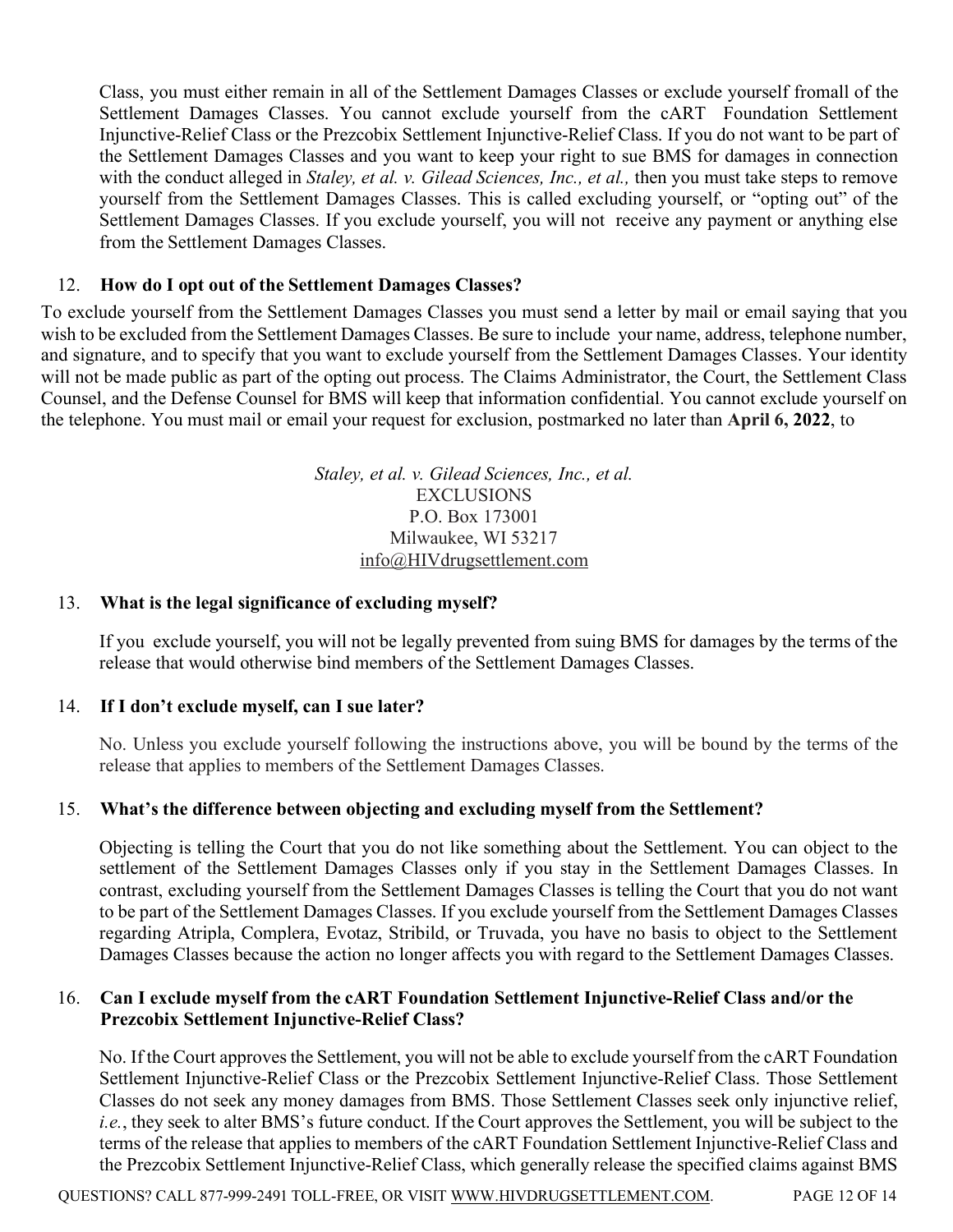for injunctive relief regarding the conduct alleged in *Staley, et al. v. Gilead Sciences, Inc., et al.*

### **IF YOU DO NOTHING**

### 17. **What happens if I do nothing at all?**

If you do nothing, and the Court approves the Settlement, you will be bound by its terms. Unless you exclude yourself from the Settlement Damages Classes you will be subject to the terms of the release that applies to members of the Settlement Damages Classes.

### **THE LAWYERS REPRESENTING YOU**

#### 18. **As a member of the Settlement Class or Classes, do I have a lawyer representing my interests in this Class Action and the Settlement?**

Yes. The Court has appointed lawyers to represent you and other Settlement Class Members. These lawyers are called Settlement Class Counsel. You will not be charged individually for these lawyers. They will ask the Court to approve an award for expenses in connection with *Staley, et al. v. Gilead Sciences, Inc., et al*. The following lawyers represent the Settlement Classes:

| <b>COUNSEL FOR THE SETTLEMENT CLASSES</b>                                                                                                      |                                                                                                                                         |                                                                                                                      |  |  |  |
|------------------------------------------------------------------------------------------------------------------------------------------------|-----------------------------------------------------------------------------------------------------------------------------------------|----------------------------------------------------------------------------------------------------------------------|--|--|--|
| Steve W. Berman<br><b>HAGENS BERMAN SOBOL</b><br><b>SHAPIRO LLP</b><br>1301 Second Avenue, Suite 2000<br>Seattle, WA 98101<br>$(206)$ 623-7292 | <b>Steve Shadowen</b><br><b>HILLIARD &amp; SHADOWEN</b><br>LL P<br>1135 W. 6th St., Ste. 125<br>Austin, Texas 78703<br>$(855)$ 344-3298 | Daralyn J. Durie<br><b>DURIE TANGRI LLP</b><br>217 Leidesdorff Street<br>San Francisco, CA 94111<br>$(415)$ 362-6666 |  |  |  |

#### 19. **How will the lawyers be compensated? Will the named Plaintiffs receive an incentive award?**

Settlement Class Counsel are not seeking attorneys' fees from the Settlement Fund or from BMS in connection with the BMS Settlement. Settlement Class Counsel will not ask for service awards for the class representatives from the BMS Settlement Fund.

#### 20. **Should I get my own lawyer?**

You do not need to hire your own lawyer, but if you hire a lawyer to speak for you or appear in Court, your lawyer must file a Notice of Appearance. If you hire your own lawyer, you will have to pay for that lawyer on your own.

### **THE COURT'S FINAL APPROVAL HEARING**

#### 21. **When and where will the Court determine whether to approve the Settlement?**

QUESTIONS? CALL 877-999-2491 TOLL-FREE, OR VISIT WWW.HIVDRUGSETTLEMENT.COM. PAGE 13 OF 14 The Final Approval Hearing will be on **April 28, 2022 at 1:30 p.m.** before Judge Edward M. Chen, at Phillip Burton Federal Building & United States Courthouse, 450 Golden Gate Avenue, San Francisco, California 94102. At this Hearing, the Court will consider whether the proposed Settlement and all of its terms are fair, reasonable, and adequate. If there are objections, the Court will consider them. The Court may listen to people who have asked for permission to speak at the Hearing (*see* Question 23). At or after